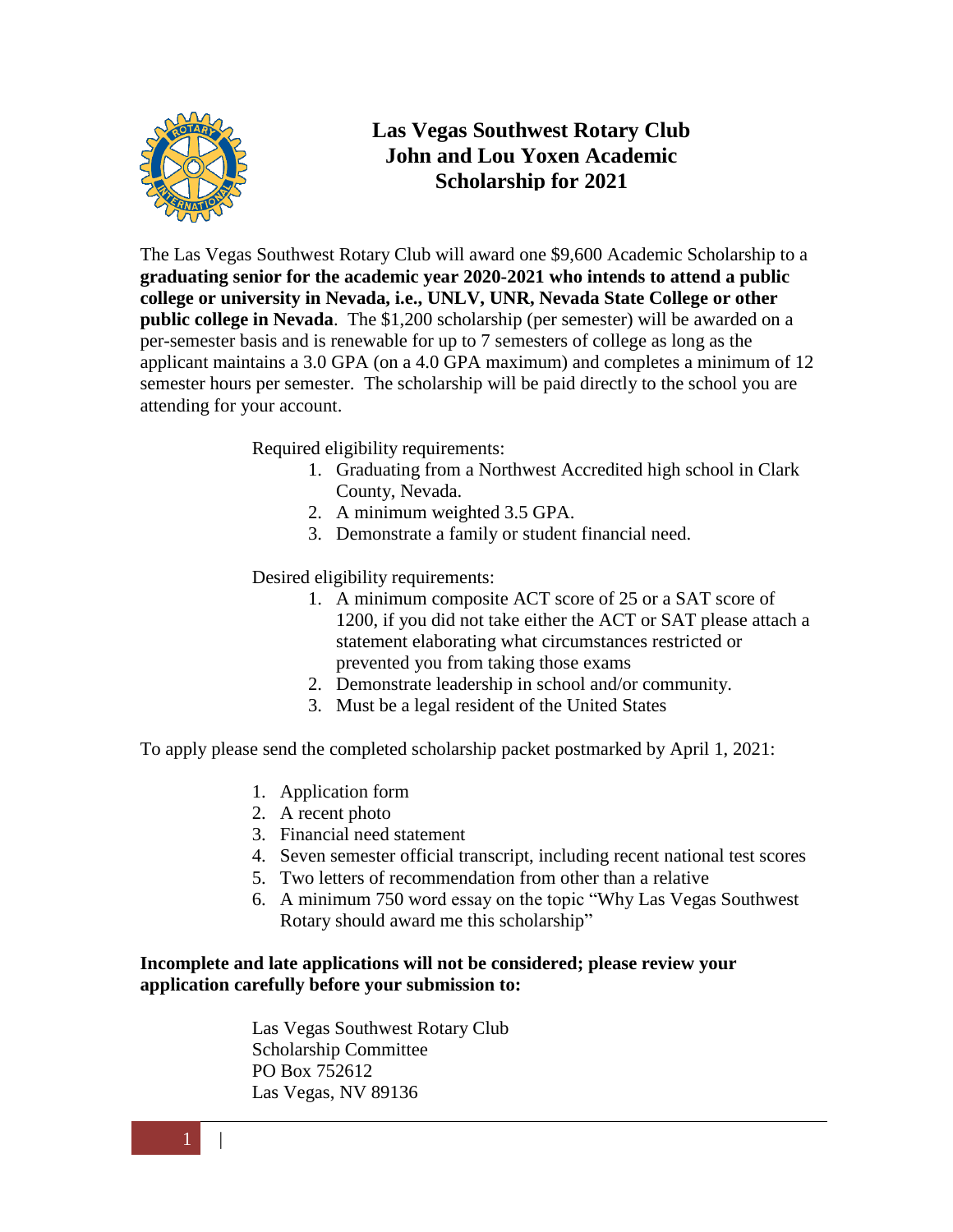

#### **STUDENT INFORMATION**

| Name of applicant                                                                                               |                                                              |                                                                                           |                 |  |
|-----------------------------------------------------------------------------------------------------------------|--------------------------------------------------------------|-------------------------------------------------------------------------------------------|-----------------|--|
|                                                                                                                 | Last                                                         | First                                                                                     | <b>M.I.</b>     |  |
|                                                                                                                 | Social Security Number _____________ Date of birth__________ |                                                                                           |                 |  |
| <b>Address</b>                                                                                                  |                                                              |                                                                                           |                 |  |
|                                                                                                                 | <b>City</b>                                                  | <b>State</b>                                                                              | <b>ZIP</b> Code |  |
|                                                                                                                 |                                                              |                                                                                           |                 |  |
|                                                                                                                 |                                                              |                                                                                           |                 |  |
| <b>Address</b><br>(if different from applicant)                                                                 |                                                              | the control of the control of the control of the control of the control of the control of |                 |  |
|                                                                                                                 | <b>City</b>                                                  | <b>State</b>                                                                              | <b>ZIP</b> Code |  |
|                                                                                                                 |                                                              |                                                                                           |                 |  |
| Are you a U.S. Citizen_____ if no, are you an eligible non-citizen____<br>List your Alien registration number A |                                                              |                                                                                           |                 |  |
| Please list all post high school institutions that you have applied to:                                         |                                                              |                                                                                           |                 |  |
|                                                                                                                 |                                                              |                                                                                           |                 |  |
| Please list all scholarships and/or grants that you have applied for<br>and/or received:                        |                                                              |                                                                                           |                 |  |
|                                                                                                                 |                                                              |                                                                                           |                 |  |
|                                                                                                                 |                                                              |                                                                                           |                 |  |
|                                                                                                                 |                                                              |                                                                                           |                 |  |

**<u>Signature of Applicant</u>** Date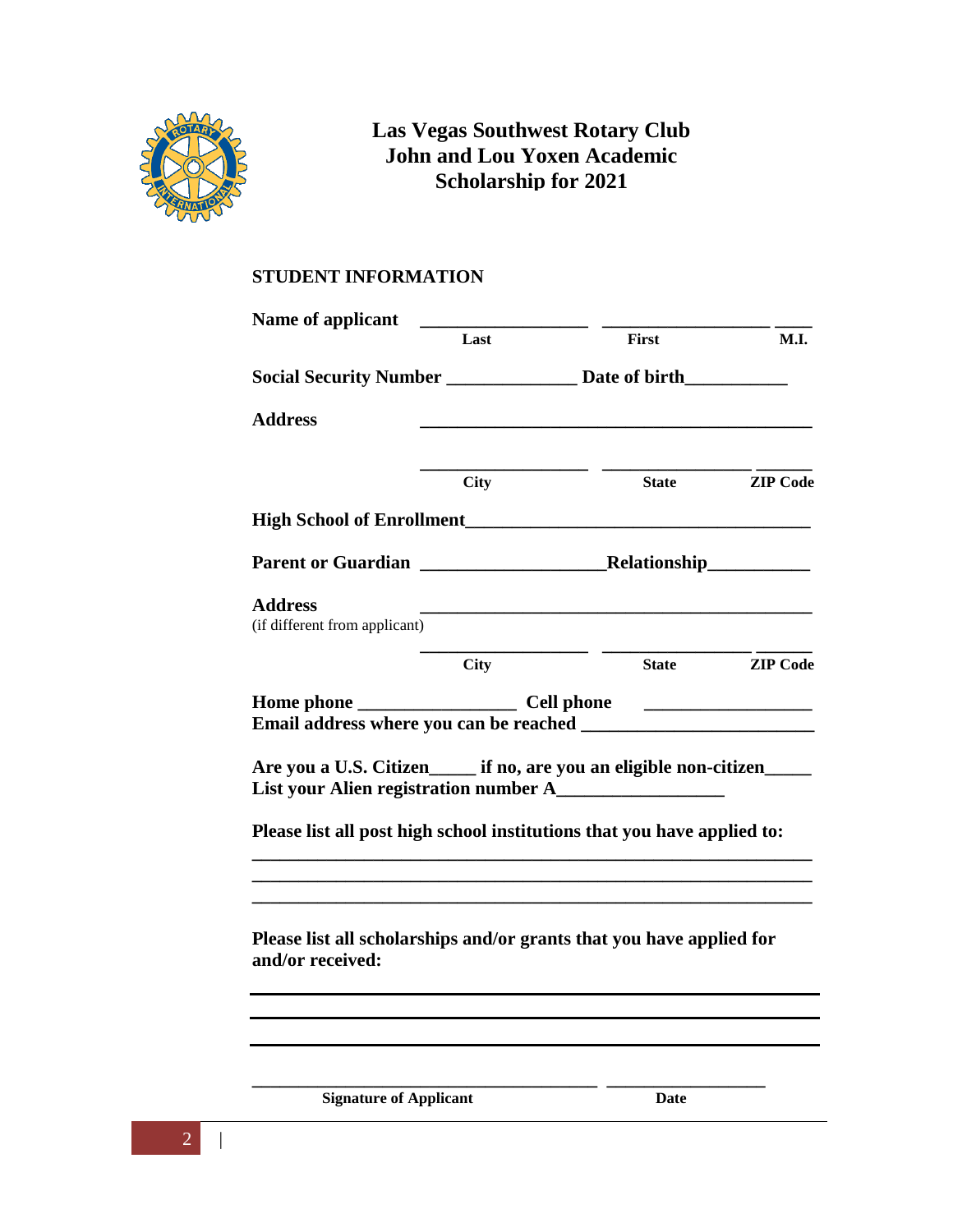

#### **Student Profile**

**Community Service –** list the volunteer work you have completed during high school. Indicate the service organization and what you did.

\_\_\_\_\_\_\_\_\_\_\_\_\_\_\_\_\_\_\_\_\_\_\_\_\_\_\_\_\_\_\_\_\_\_\_\_\_\_\_\_\_\_\_\_\_\_\_\_\_\_\_\_\_\_\_\_\_\_\_\_

\_\_\_\_\_\_\_\_\_\_\_\_\_\_\_\_\_\_\_\_\_\_\_\_\_\_\_\_\_\_\_\_\_\_\_\_\_\_\_\_\_\_\_\_\_\_\_\_\_\_\_\_\_\_\_\_\_\_\_\_

\_\_\_\_\_\_\_\_\_\_\_\_\_\_\_\_\_\_\_\_\_\_\_\_\_\_\_\_\_\_\_\_\_\_\_\_\_\_\_\_\_\_\_\_\_\_\_\_\_\_\_\_\_\_\_\_\_\_\_\_

\_\_\_\_\_\_\_\_\_\_\_\_\_\_\_\_\_\_\_\_\_\_\_\_\_\_\_\_\_\_\_\_\_\_\_\_\_\_\_\_\_\_\_\_\_\_\_\_\_\_\_\_\_\_\_\_\_\_\_\_

\_\_\_\_\_\_\_\_\_\_\_\_\_\_\_\_\_\_\_\_\_\_\_\_\_\_\_\_\_\_\_\_\_\_\_\_\_\_\_\_\_\_\_\_\_\_\_\_\_\_\_\_\_\_\_\_\_\_\_\_

Leadership in high school – list all positions you have held including the year. You can describe what you did in those leadership roles.

\_\_\_\_\_\_\_\_\_\_\_\_\_\_\_\_\_\_\_\_\_\_\_\_\_\_\_\_\_\_\_\_\_\_\_\_\_\_\_\_\_\_\_\_\_\_\_\_\_\_\_\_\_\_\_\_\_\_\_\_

\_\_\_\_\_\_\_\_\_\_\_\_\_\_\_\_\_\_\_\_\_\_\_\_\_\_\_\_\_\_\_\_\_\_\_\_\_\_\_\_\_\_\_\_\_\_\_\_\_\_\_\_\_\_\_\_\_\_\_\_

\_\_\_\_\_\_\_\_\_\_\_\_\_\_\_\_\_\_\_\_\_\_\_\_\_\_\_\_\_\_\_\_\_\_\_\_\_\_\_\_\_\_\_\_\_\_\_\_\_\_\_\_\_\_\_\_\_\_\_\_

\_\_\_\_\_\_\_\_\_\_\_\_\_\_\_\_\_\_\_\_\_\_\_\_\_\_\_\_\_\_\_\_\_\_\_\_\_\_\_\_\_\_\_\_\_\_\_\_\_\_\_\_\_\_\_\_\_\_\_\_

\_\_\_\_\_\_\_\_\_\_\_\_\_\_\_\_\_\_\_\_\_\_\_\_\_\_\_\_\_\_\_\_\_\_\_\_\_\_\_\_\_\_\_\_\_\_\_\_\_\_\_\_\_\_\_\_\_\_\_\_

**Awards and Honors –** list all that you have received in high school and indicate what your grade level was when the award/honor was received.

\_\_\_\_\_\_\_\_\_\_\_\_\_\_\_\_\_\_\_\_\_\_\_\_\_\_\_\_\_\_\_\_\_\_\_\_\_\_\_\_\_\_\_\_\_\_\_\_\_\_\_\_\_\_\_\_\_\_\_\_

\_\_\_\_\_\_\_\_\_\_\_\_\_\_\_\_\_\_\_\_\_\_\_\_\_\_\_\_\_\_\_\_\_\_\_\_\_\_\_\_\_\_\_\_\_\_\_\_\_\_\_\_\_\_\_\_\_\_\_\_

\_\_\_\_\_\_\_\_\_\_\_\_\_\_\_\_\_\_\_\_\_\_\_\_\_\_\_\_\_\_\_\_\_\_\_\_\_\_\_\_\_\_\_\_\_\_\_\_\_\_\_\_\_\_\_\_\_\_\_\_

\_\_\_\_\_\_\_\_\_\_\_\_\_\_\_\_\_\_\_\_\_\_\_\_\_\_\_\_\_\_\_\_\_\_\_\_\_\_\_\_\_\_\_\_\_\_\_\_\_\_\_\_\_\_\_\_\_\_\_\_

\_\_\_\_\_\_\_\_\_\_\_\_\_\_\_\_\_\_\_\_\_\_\_\_\_\_\_\_\_\_\_\_\_\_\_\_\_\_\_\_\_\_\_\_\_\_\_\_\_\_\_\_\_\_\_\_\_\_\_\_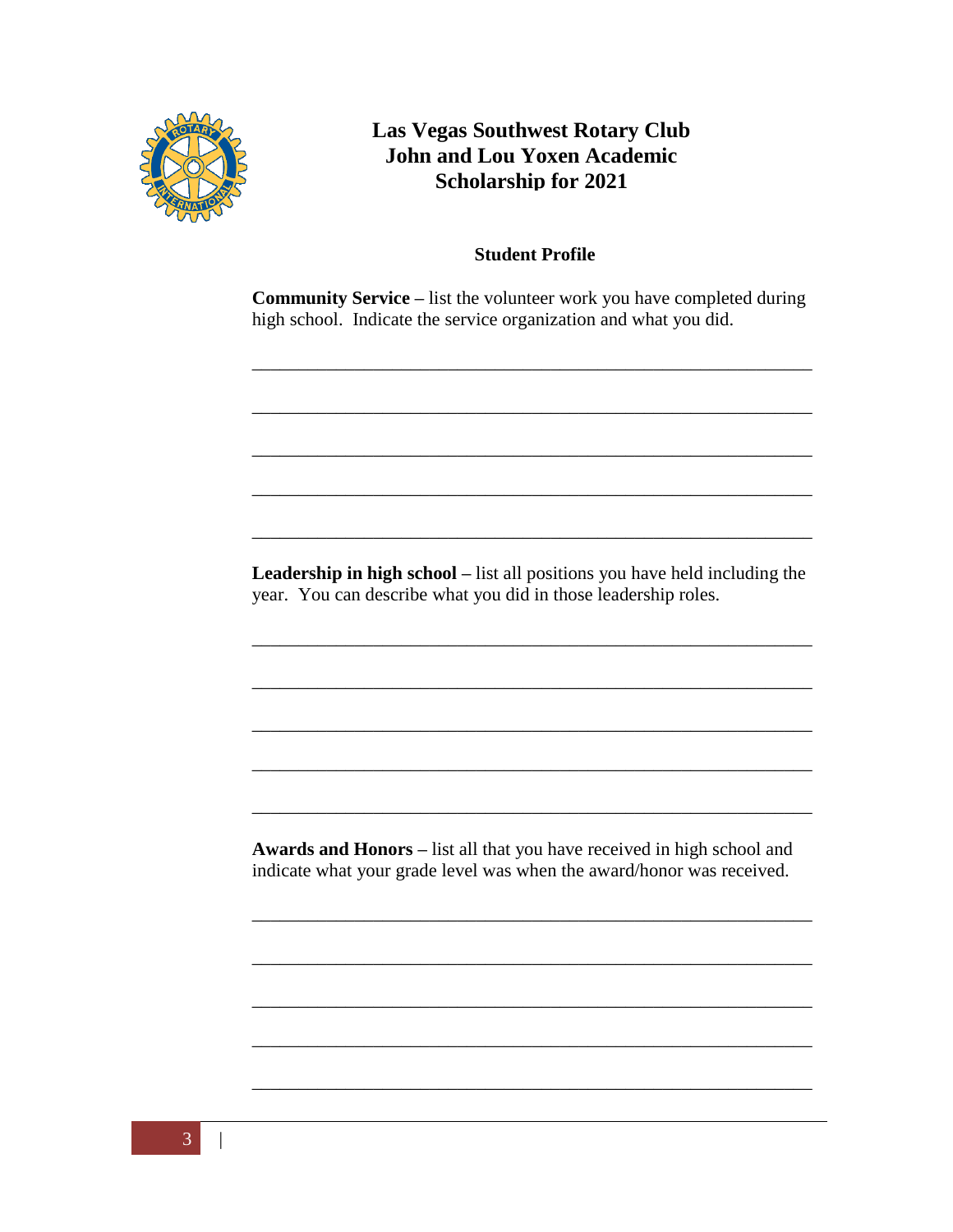

**Financial Need Statement**

**Parent or guardian of applicant:**

|                   | Last | First           | M.I. |
|-------------------|------|-----------------|------|
| <b>Occupation</b> |      | <b>Employer</b> |      |

**Parent or guardian of applicant (other parent or guardian if working):**

|                   | Last | First           | M.I. |
|-------------------|------|-----------------|------|
| <b>Occupation</b> |      | <b>Employer</b> |      |

**Copy of your parent(s) most recently filed Income Tax return including schedules; please black out the social security numbers on the copy of the return.**

**Other income source(s), besides the scholarships and grants listed on page 2, that you will use towards your college expenses:**

Amount Source **Contains a set of the Source** 

**Amount \_\_\_\_\_\_\_\_\_\_\_ Source \_\_\_\_\_\_\_\_\_\_\_\_\_\_\_\_\_\_\_\_\_\_\_\_\_\_\_\_\_\_\_\_\_**

**Are there other members of your family currently attending college?** 

**\_\_\_\_\_\_\_\_\_\_\_\_\_ Yes / No**

**Number of children in your family, including applicant \_\_\_\_\_\_\_\_\_\_\_\_**

**Please add any information you feel will strengthen your candidacy for this scholarship.**

\_\_\_\_\_\_\_\_\_\_\_\_\_\_\_\_\_\_\_\_\_\_\_\_\_\_\_\_\_\_\_\_\_\_\_\_\_\_\_\_\_\_\_\_\_\_\_\_\_\_\_\_\_\_\_\_\_\_\_\_

\_\_\_\_\_\_\_\_\_\_\_\_\_\_\_\_\_\_\_\_\_\_\_\_\_\_\_\_\_\_\_\_\_\_\_\_\_\_\_\_\_\_\_\_\_\_\_\_\_\_\_\_\_\_\_\_\_\_\_\_

\_\_\_\_\_\_\_\_\_\_\_\_\_\_\_\_\_\_\_\_\_\_\_\_\_\_\_\_\_\_\_\_\_\_\_\_\_\_\_\_\_\_\_\_\_\_\_\_\_\_\_\_\_\_\_\_\_\_\_\_

**Parent or guardian signature Date**